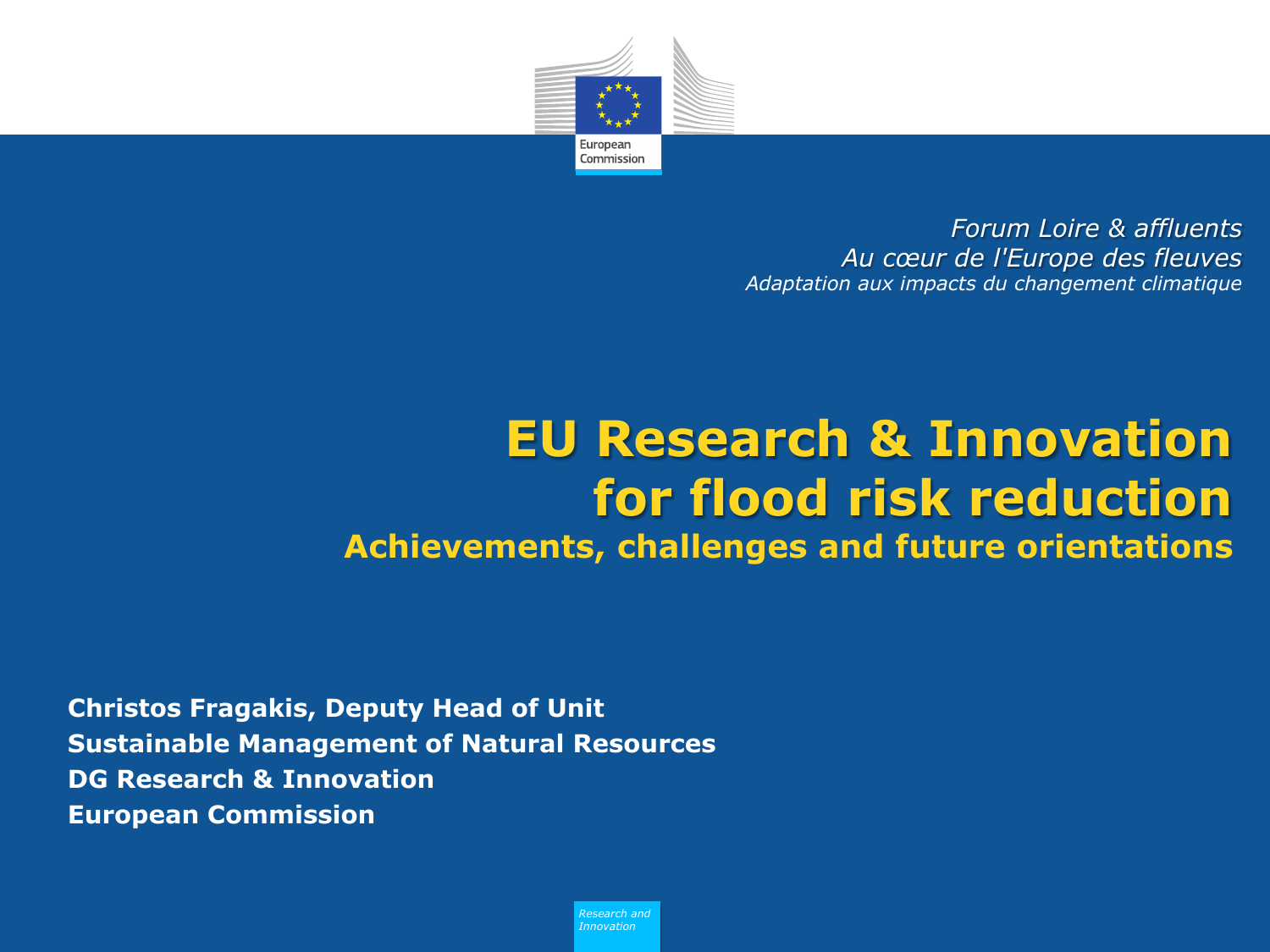

# **Floods: A major Natural Hazard in Europe**

- 1998-2009: 213 major events, over 1100 deaths
- 52 billion € in insured economic losses

### Riverine Floods Flash Floods





Coastal Floods/Storms



La Faute sur Mer, France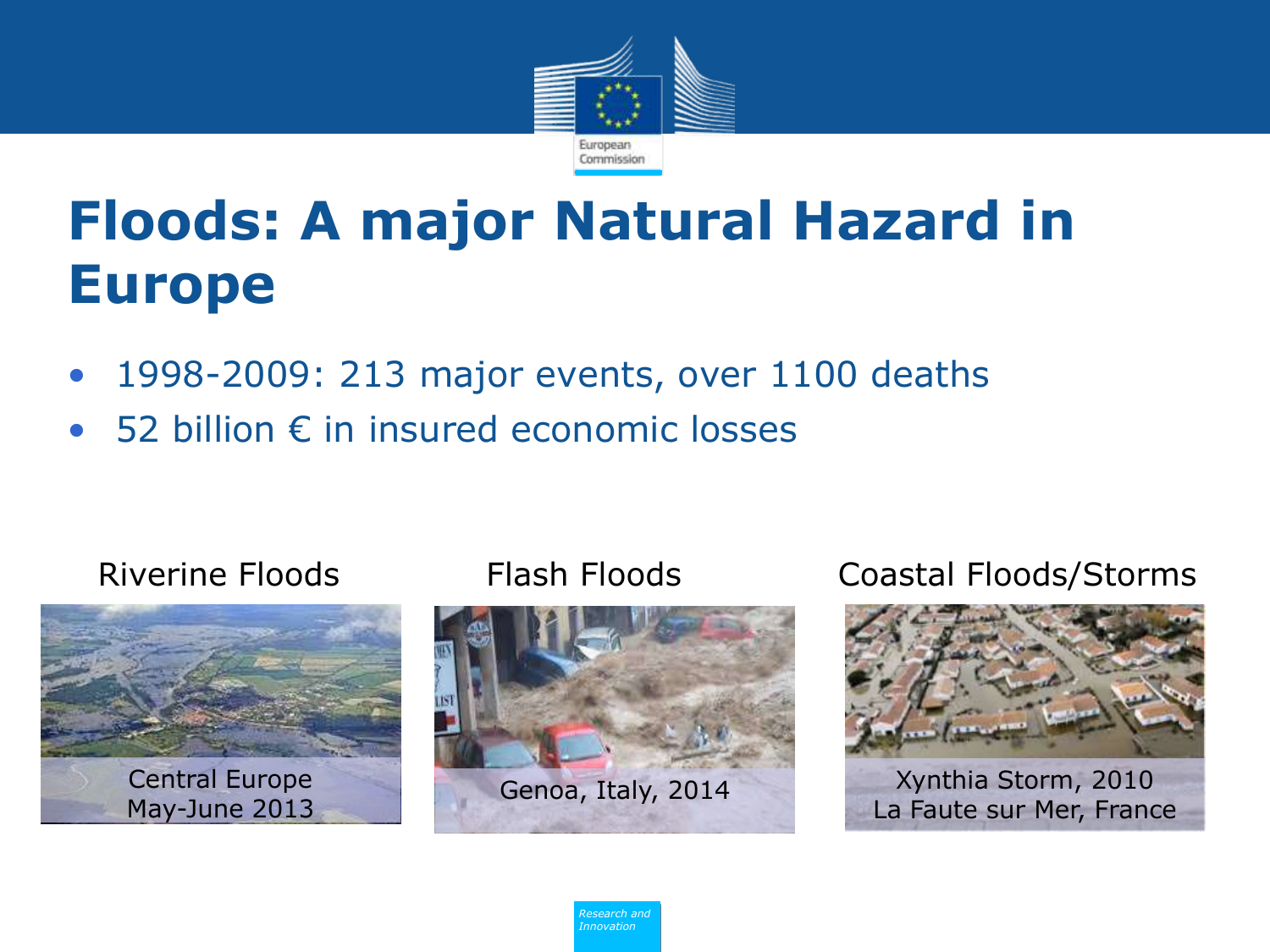

## **Occurrence of natural disasters in Europe 1980-2011**

Number of events

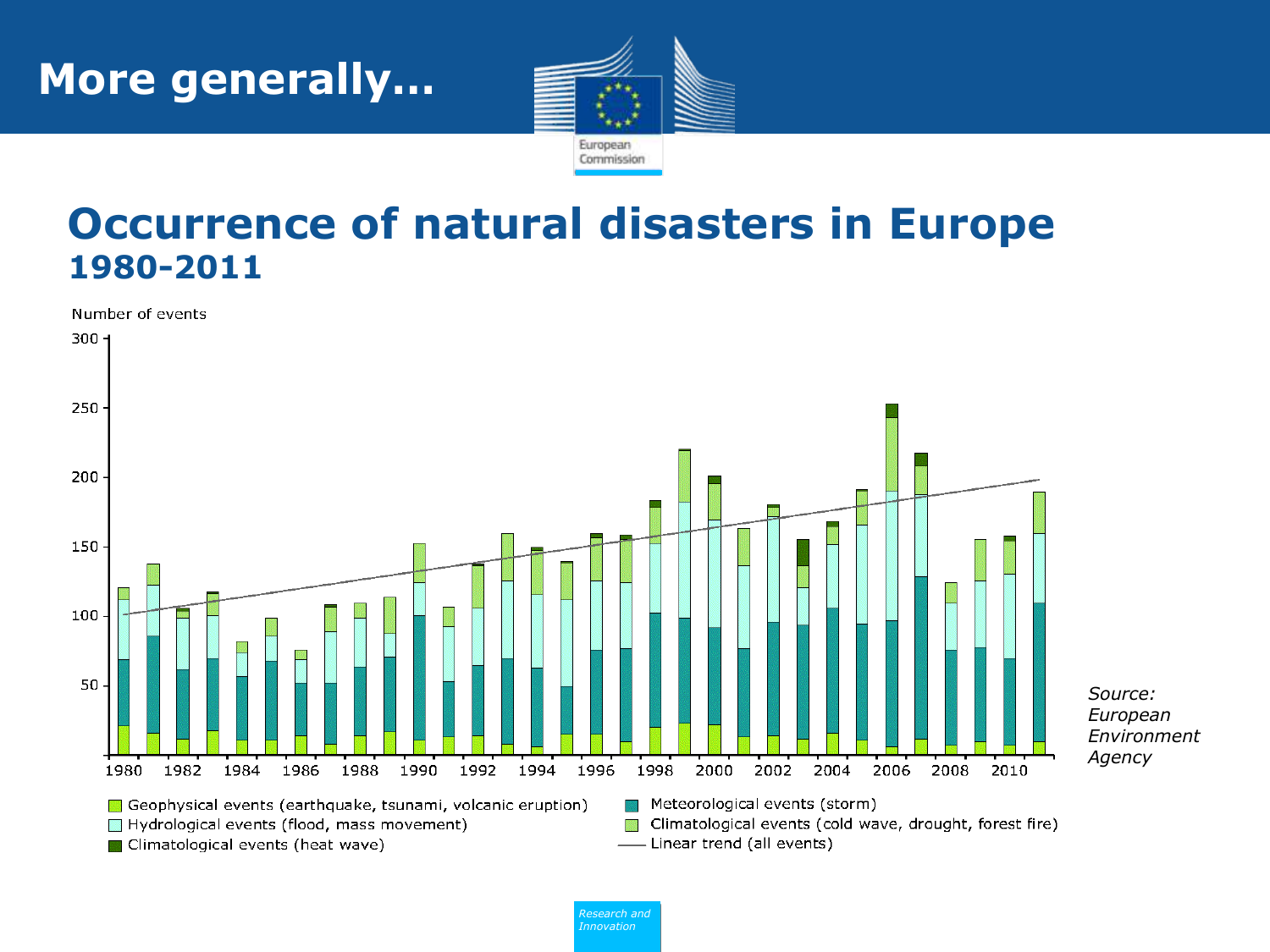

# **An upward trend in economic losses**



*Period: 1980-2011 Source: European Environment Agency*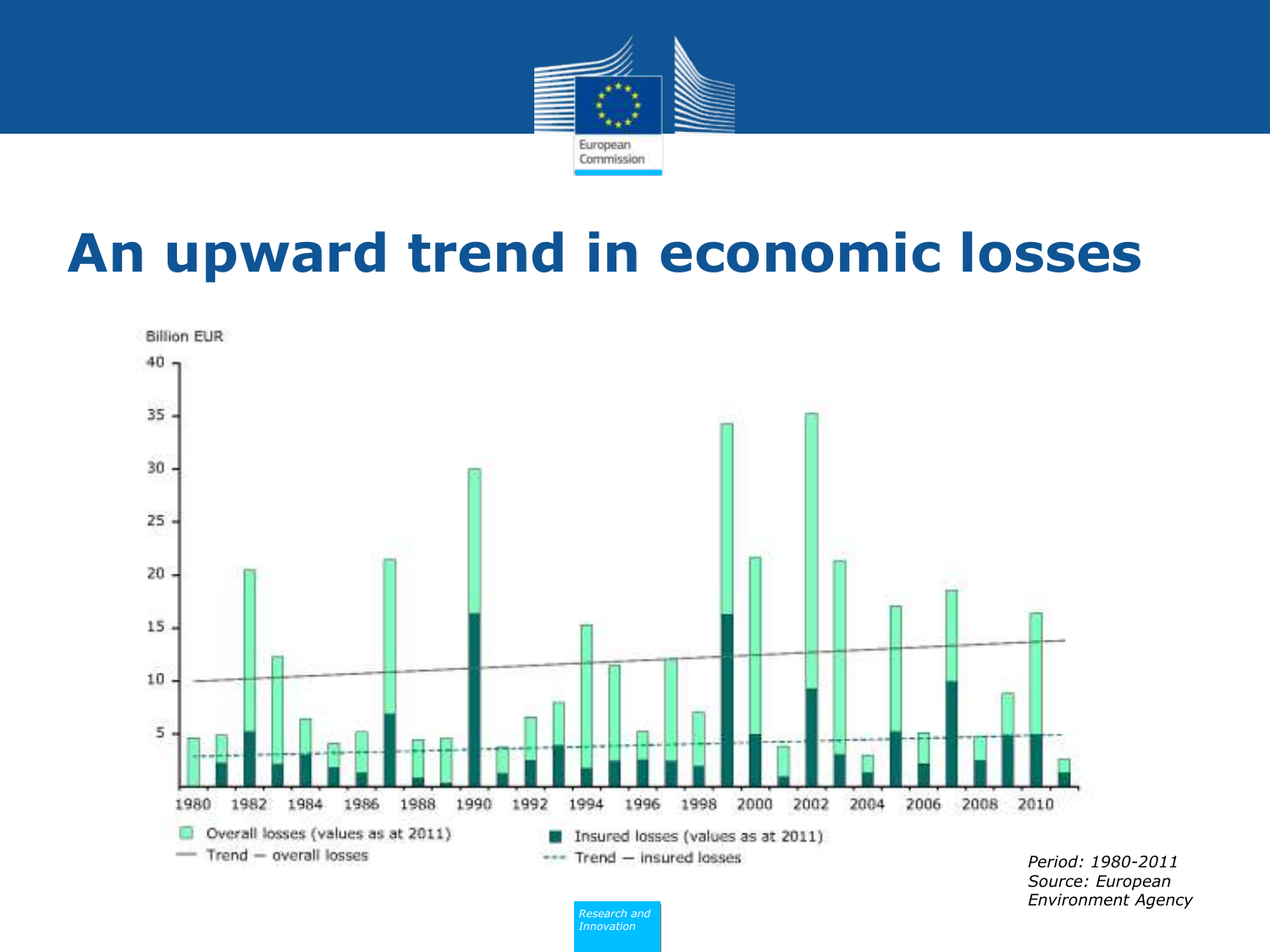

## **Losses, fatalities & economic damage from natural disasters**

- **Hydro-meteorological events** (storms, floods, and landslides) account for **64 %** of the reported damages due to natural disasters in Europe since 1980
- Climatological events (extreme temperatures, droughts and forest fires) account for another **20 %**.



*Policy Research and Innovation*

*Period: 1980-2011 Source: European Environment Agency*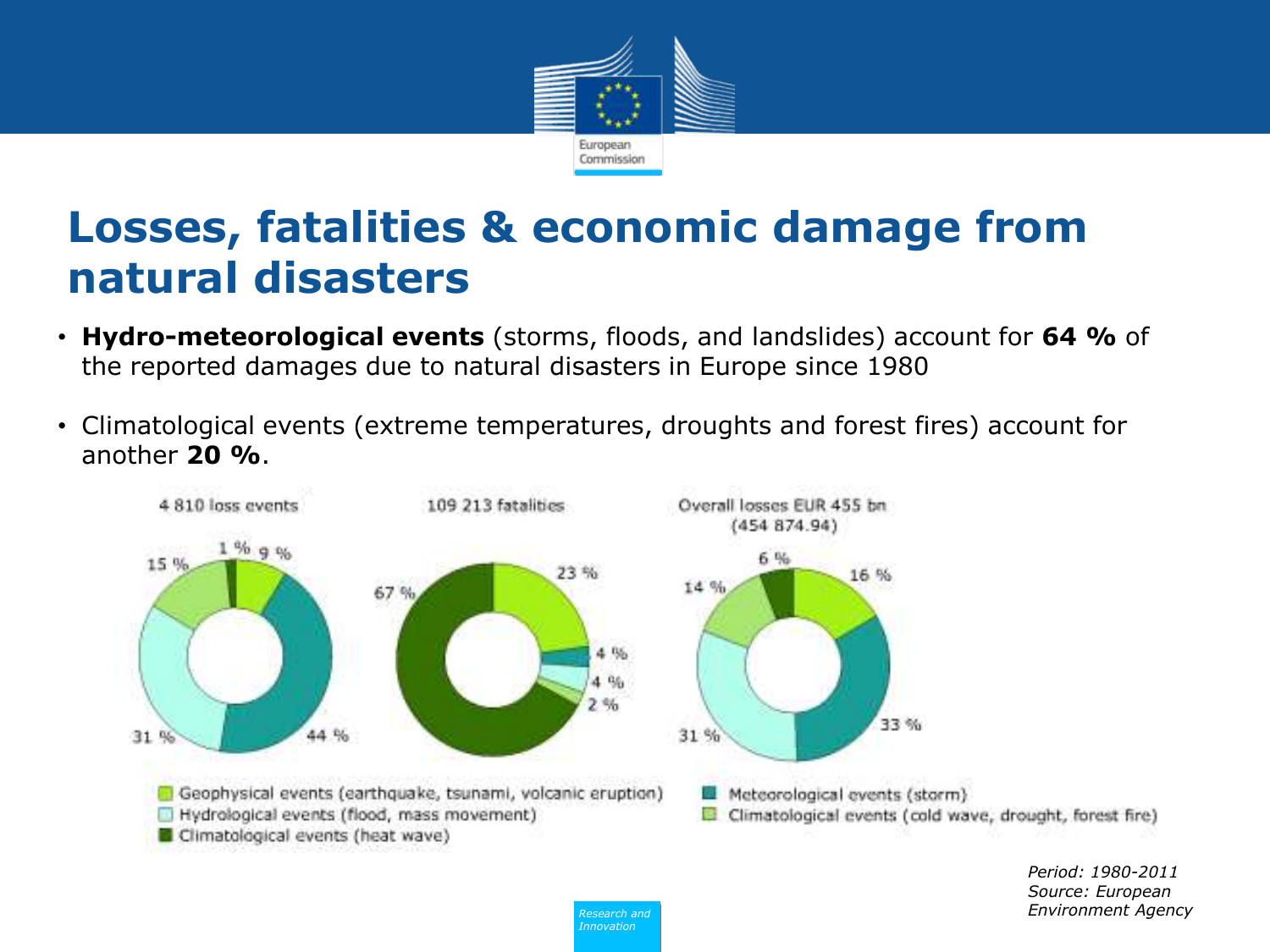

## **Climate change as an aggravating factor for flood risks in Europe**

| <b>Europe</b>                                                                                                                                                                                                                                                                                                                                                                                               |                                                                                                                                                                                                                                                                                                                                      |                     |                                                                                              |                                               |  |
|-------------------------------------------------------------------------------------------------------------------------------------------------------------------------------------------------------------------------------------------------------------------------------------------------------------------------------------------------------------------------------------------------------------|--------------------------------------------------------------------------------------------------------------------------------------------------------------------------------------------------------------------------------------------------------------------------------------------------------------------------------------|---------------------|----------------------------------------------------------------------------------------------|-----------------------------------------------|--|
| Key risk                                                                                                                                                                                                                                                                                                                                                                                                    | <b>Adaptation issues &amp; prospects</b>                                                                                                                                                                                                                                                                                             | Climatic<br>drivers | <b>Timeframe</b>                                                                             | <b>Risk &amp; potential for</b><br>adaptation |  |
| Increased economic losses and people affected by<br>flooding in river basins and coasts, driven by<br>increasing urbanization, increasing sea levels,<br>coastal groting, and post-river discharger<br>thigh a Increased economic<br>[23.2-3 losses and people<br>affected by flooding                                                                                                                      | Adaptation can prevent most of the projected damages (high<br>confidence).<br>· Significant experience in hard flood-protection technologies and<br>increasing experienc<br><b>Adaptation can</b><br>· High costs for incr<br>prevent most of<br>· Potential barriers t<br>and environmental a<br>projected damages                  | W<br>the            | Present<br>Near term<br>$(2030 - 2040)$<br>Long term 2°C<br>$(2080 - 2100)$<br>$4^{\circ}$ C | Very<br>Very<br>Medium<br>high<br>low         |  |
| Increased water restrictions. Significant reduction in<br>water availability from river abstraction and from<br>groundwater resources, combined with increased<br>water demand (e.g., for irrigation, energy and industry,<br>domestic use) and with reduced water drainage and<br>runoff as a result of increased evaporative demand,<br>particularly in southern Europe (high confidence)<br>[23.4, 23.7] | . Proven adaptation potential from adoption of more water-efficient<br>technologies and of water-saving strategies (e.g., for irrigation, crop<br>species, land cover, industries, domestic use)<br>. Implementation of best practices and governance instruments in<br>river basin management plans and integrated water management |                     | Present<br>Near term<br>2030-2040)<br>Long term $2^{\circ}$ C<br>(2080-2100) <sub>4°C</sub>  | Very<br>Very<br>high<br>Medium<br>low         |  |
| Increased economic losses and people affected by<br>extreme heat events: impacts on health and<br>well-being, labor productivity, crop production, air<br>quality, and increasing risk of wildfires in southern<br>Europe and in Russian boreal region<br>(medium confidence)<br>[23.3-7, Table 23-1]                                                                                                       | · Implementation of warning systems<br>. Adaptation of dwellings and workplaces and of transport and<br>energy infrastructure<br>. Reductions in emissions to improve air quality<br>. Improved wildfire management<br>· Development of insurance products against weather-related yield<br>variations                               | w                   | Present<br>Near term<br>$(2030 - 2040)$<br>Long term 2°C<br>$(2080 - 2100)$<br>4°C           | Very<br>Very<br>Medium<br>high<br>low         |  |

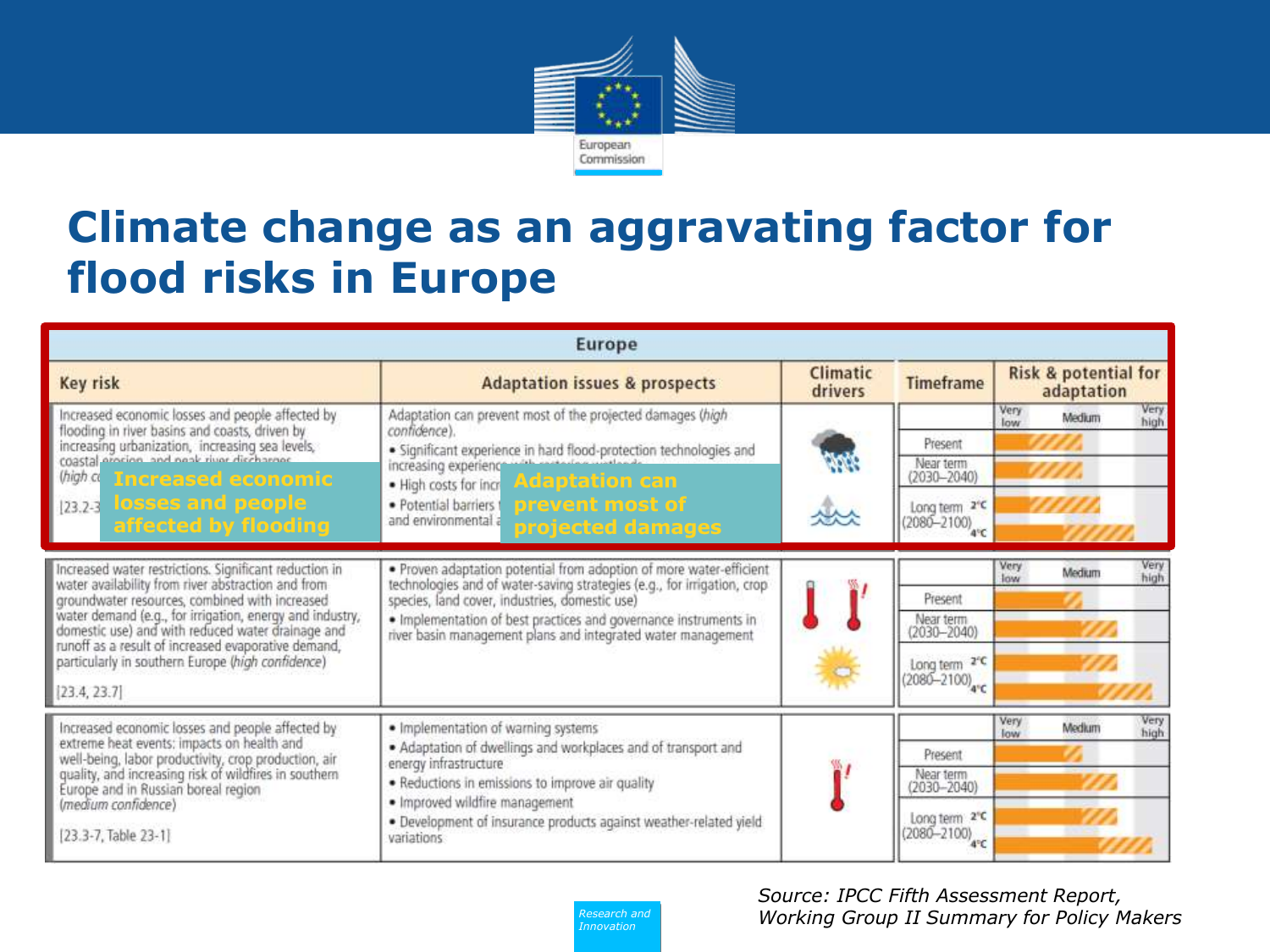

# **Main policy response: the EU Floods Directive**

- **Addressing diversity of flood events across Europe, such as river floods, flash floods, coastal floods**
- **Flexibility for planning and action at local / regional / subbasin level while ensuring cooperation/coordination across the basin**

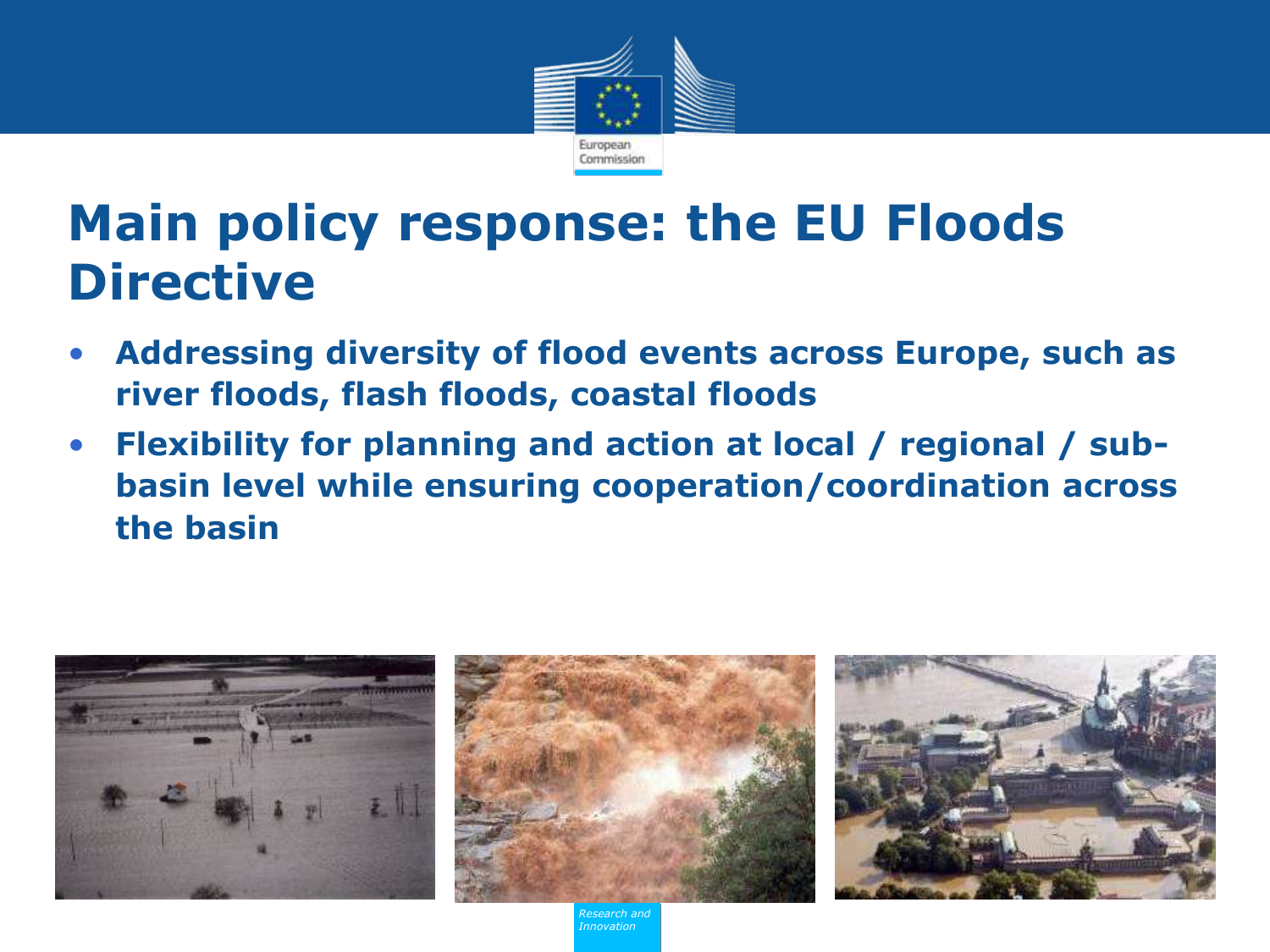

# **Other relevant EU policy instruments**

- **Blueprint to safeguard Europe's Water Resources**
	- Evaluation of existing policies and actions for coherence
	- Actions for **tackling the obstacles** which hamper safeguarding Europe's water resources

### • **European Climate Change Adaptation Strategy – 2013**

- Overall aim: More climate-resilient Europe
	- **Enhancing capacity to respond to impacts of climate change** at all levels (from local to EU)
	- Developing **a coherent approach**
	- Improving **coordination**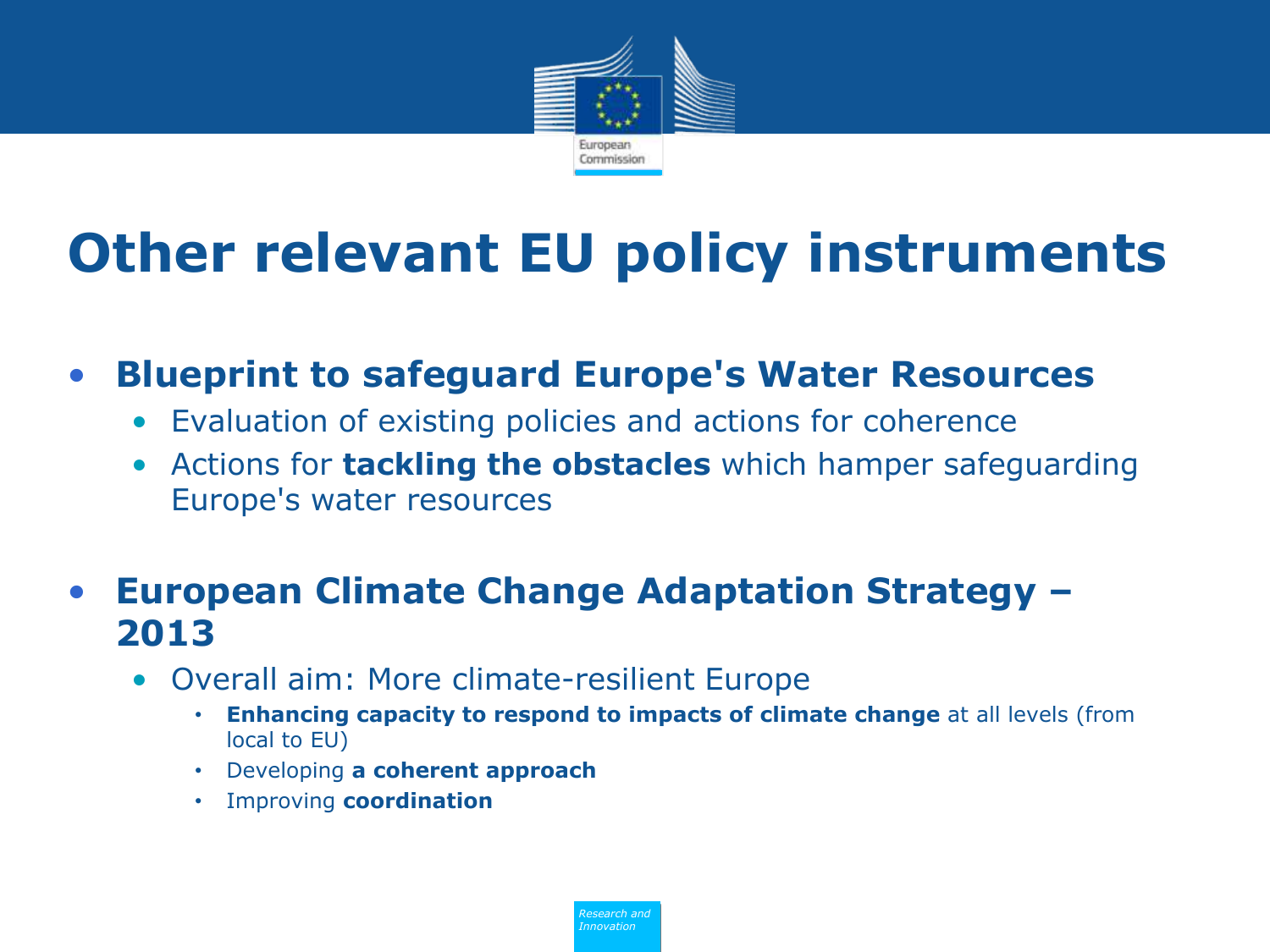

# **EU Research & Innovation**

- **Sustained support to research on floods since the 1980s** (> 30 years of R&Ι projects)
- **Some key achievements:**
	- Improved **forecasting & early warning**, management of **structural defenses** and procedures to increase **public preparedness**
	- Assessment of **flood resilient technologies** and **flood risk reduction** practices in the **built environment**
	- Better assessment of **direct economic damage costs/first steps towards assessing indirect economic damage**
	- **New paradigms in flood risk reduction**: from response to long-term risk prevention

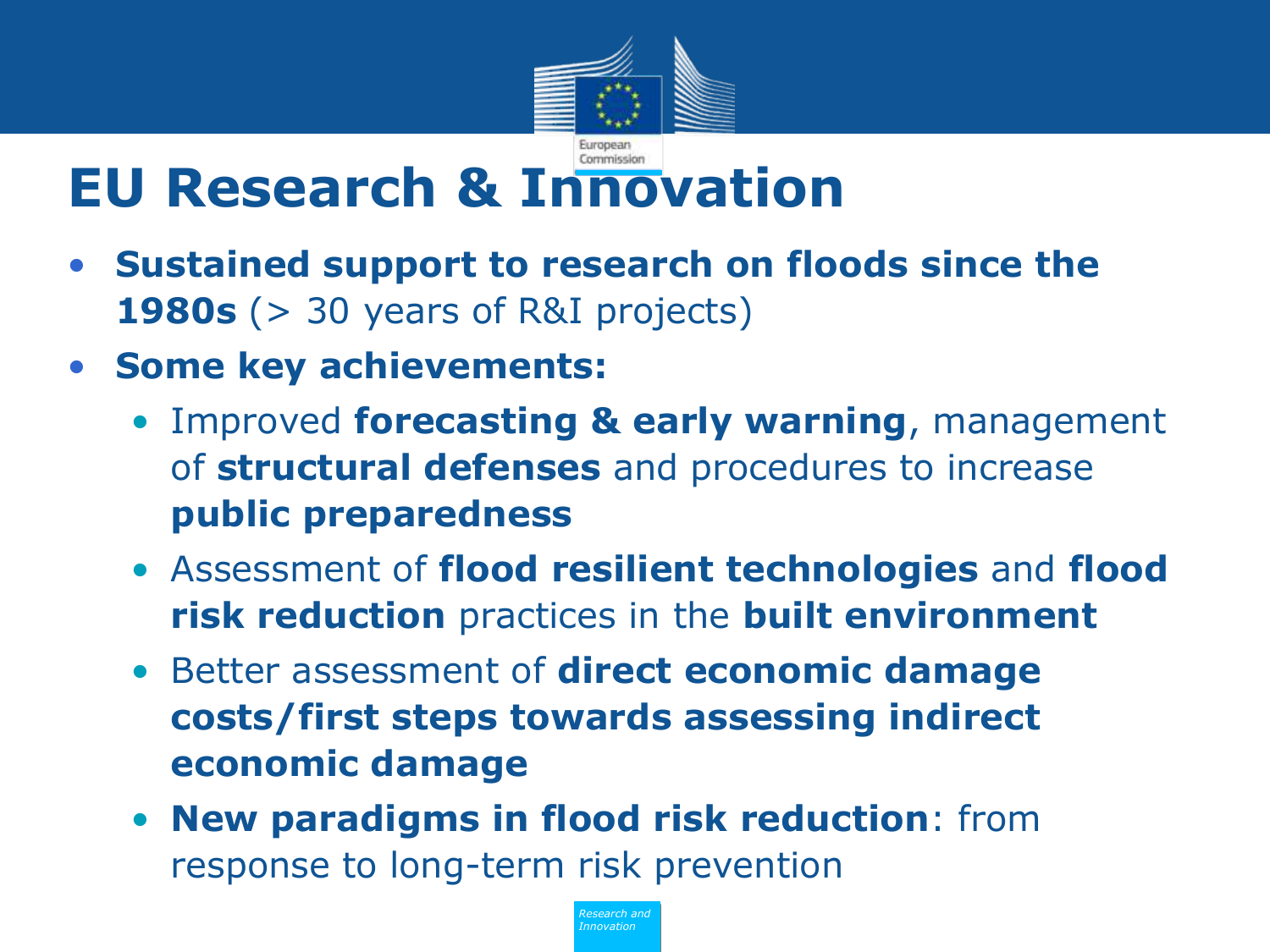

## **Examples of FP7 Research in support of flood-related policies, climate change adaptation & societal needs**

### IMPRINTS

Preparedness and risk management for **flash floods** and debris flow events CORFU



### FLOODPROBE

**Technologies** for the effective **flood protection of the built environment**

### RAMSES

Reconciling **Adaptation, Mitigation** and **Sustainable Development for citiES** PEARL

*Policy Research and Innovation*

**Resilience-Increasing** Strategies for **Coasts** – toolKIT

Collaborative research on **flood resilience in urban areas**

### **STARFLOOD**

Towards resilient **flood risk governance**



RISC-KIT Preparing for **extreme** and rare events in<br>**coastal regions**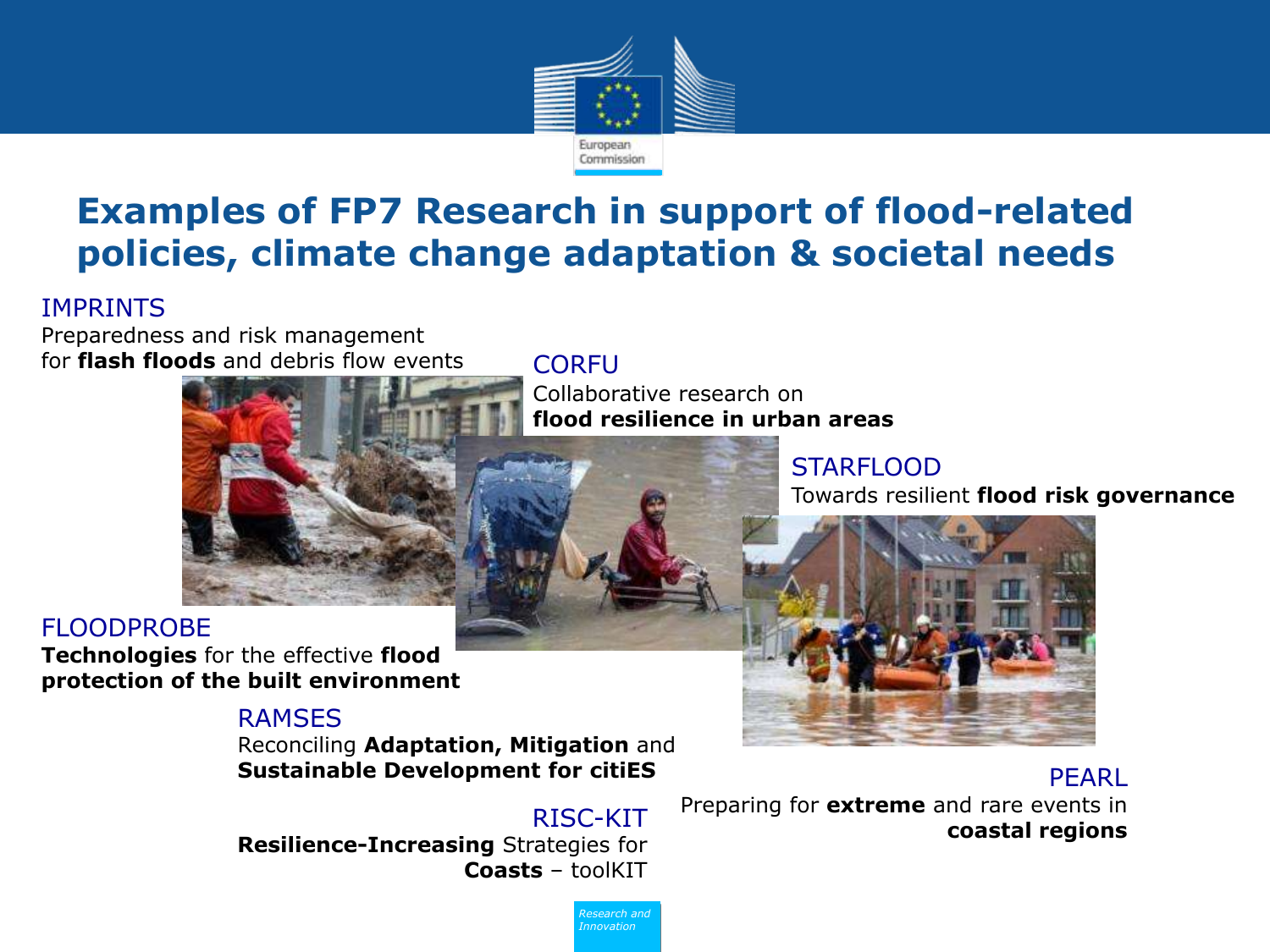

## **Climate Change Adaptation & Disaster Risk Reduction in Horizon 2020 (1/2)**

### • **Horizon 2020 – Short background**

- A single programme bringing together three separate programmes/initiatives (FP, CIP and EIT)
- Coupling research to innovation from research to retail, all forms of innovation
- Focus on societal challenges facing EU society, e.g. health, climate, clean energy and transport
- Simplified access, for all companies, universities, institutes in all EU countries and beyond
- **Societal challenge "Climate action, resource efficiency and raw materials", addressing floods as related to cc adaptation, water management, natural hazards and earth observation**

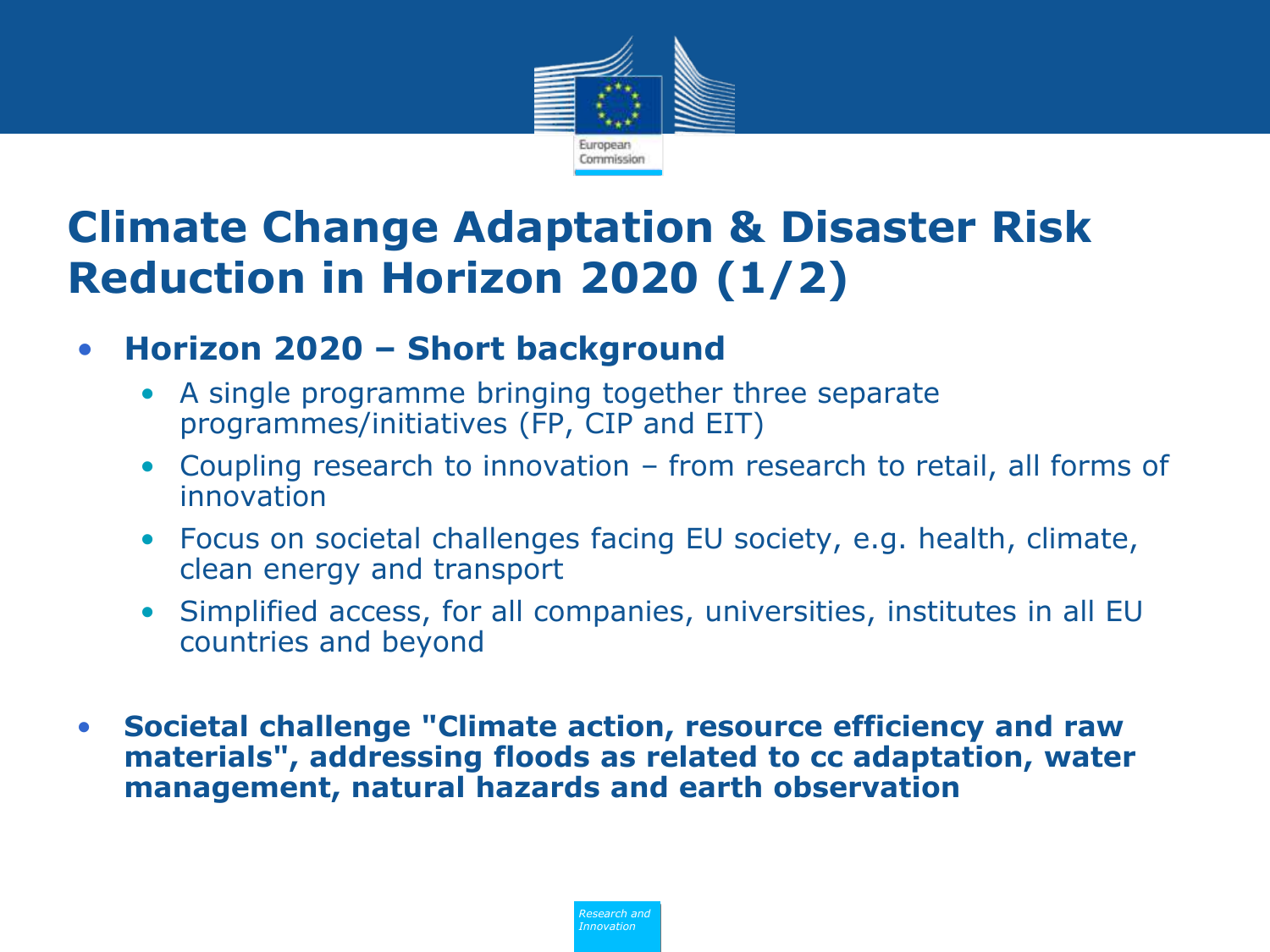

# **Climate Change Adaptation & Disaster Risk Reduction the Horizon 2020 (2/2)**

| Coordination &<br>Support - closed   | • Platform for bridging the gap between CCA and<br>DRR, dialogue and synthesis (MS&EU), clustering<br>and co-operation with international initiatives (e.g.<br>UNEP/PROVIA), support to H2020 strategic<br>programming |  |
|--------------------------------------|------------------------------------------------------------------------------------------------------------------------------------------------------------------------------------------------------------------------|--|
|                                      |                                                                                                                                                                                                                        |  |
| Research &<br>Innovation -<br>closed | • Standardisation of methods for vulnerability, risks<br>and climate impact assessment<br>• Decision support tools for cost-effective adaptation                                                                       |  |
|                                      |                                                                                                                                                                                                                        |  |
| Innovation -<br>2015                 | • Large scale demonstration activities on adaptation<br>options (technological and non-technological) incl.<br>ecosystem-based approaches (link with ESIF)                                                             |  |
|                                      |                                                                                                                                                                                                                        |  |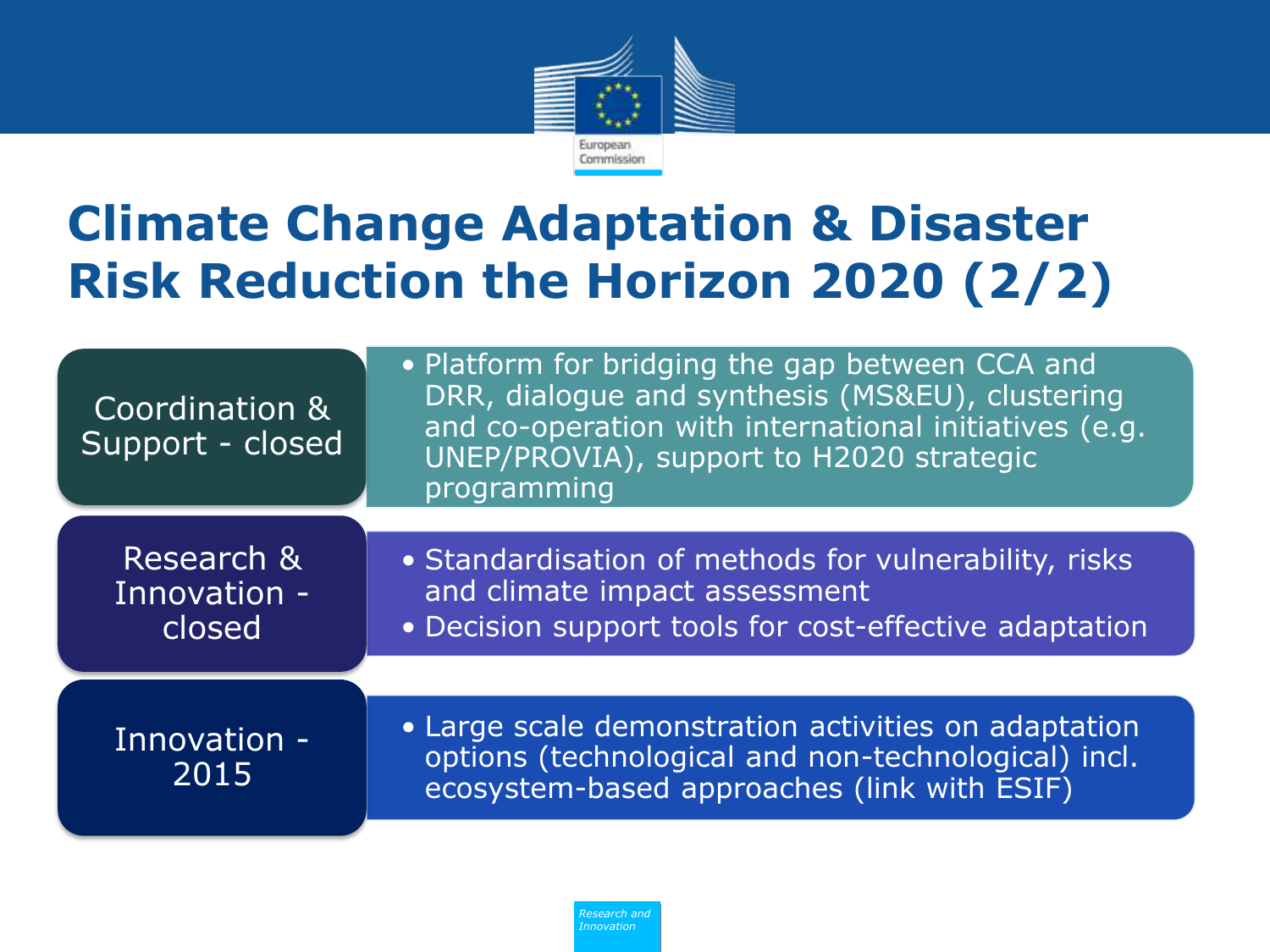**WATER in HORIZON 2020** 

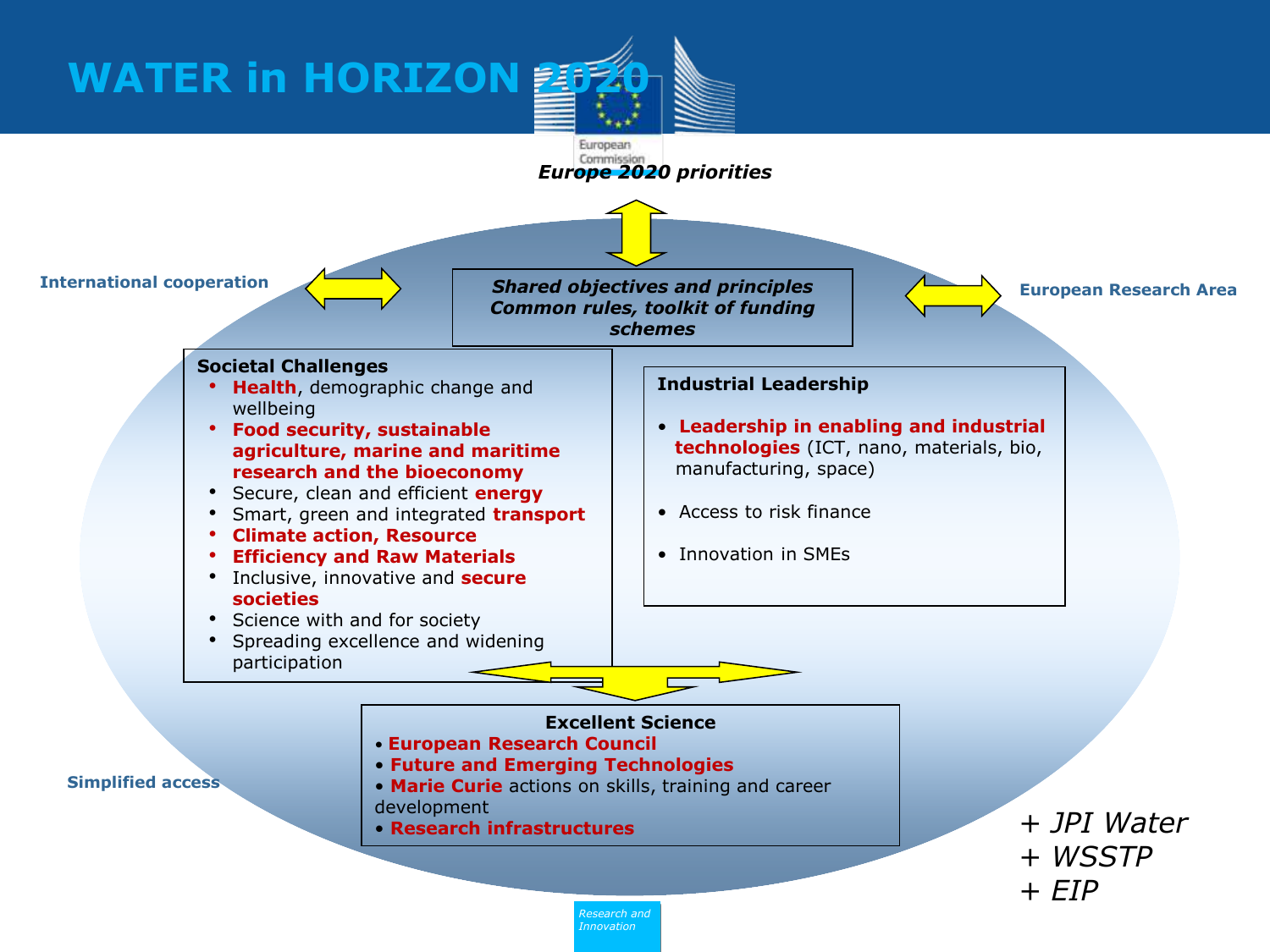

## **Horizon 2020 R&I on Water, Floods and Disasters Risk: The main drivers**

- **International commitments** (e.g. post-Hyogo Framework for Action), **protocols, initiatives concluded by the EC and its Member States**
- **Existing and emerging EU environmental legislation and policies**, including the **WFD**, **Blueprint** to safeguard Europe's waters and **Floods Directive**
- Implementation of the **7th Environmental Action programme,** associated thematic strategies (e. g. soil) and action plans
- **Climate change impacts & adaptation**
- **Joint Programming Initiative** "Water challenges in a Changing World"
- **European Innovation Partnership** on Water
- Water related **ETPs** (WssTP, SusChem) and **PPPs** (SPIRE)
- Boost the **competitiveness** and **growth** of the **European water sector**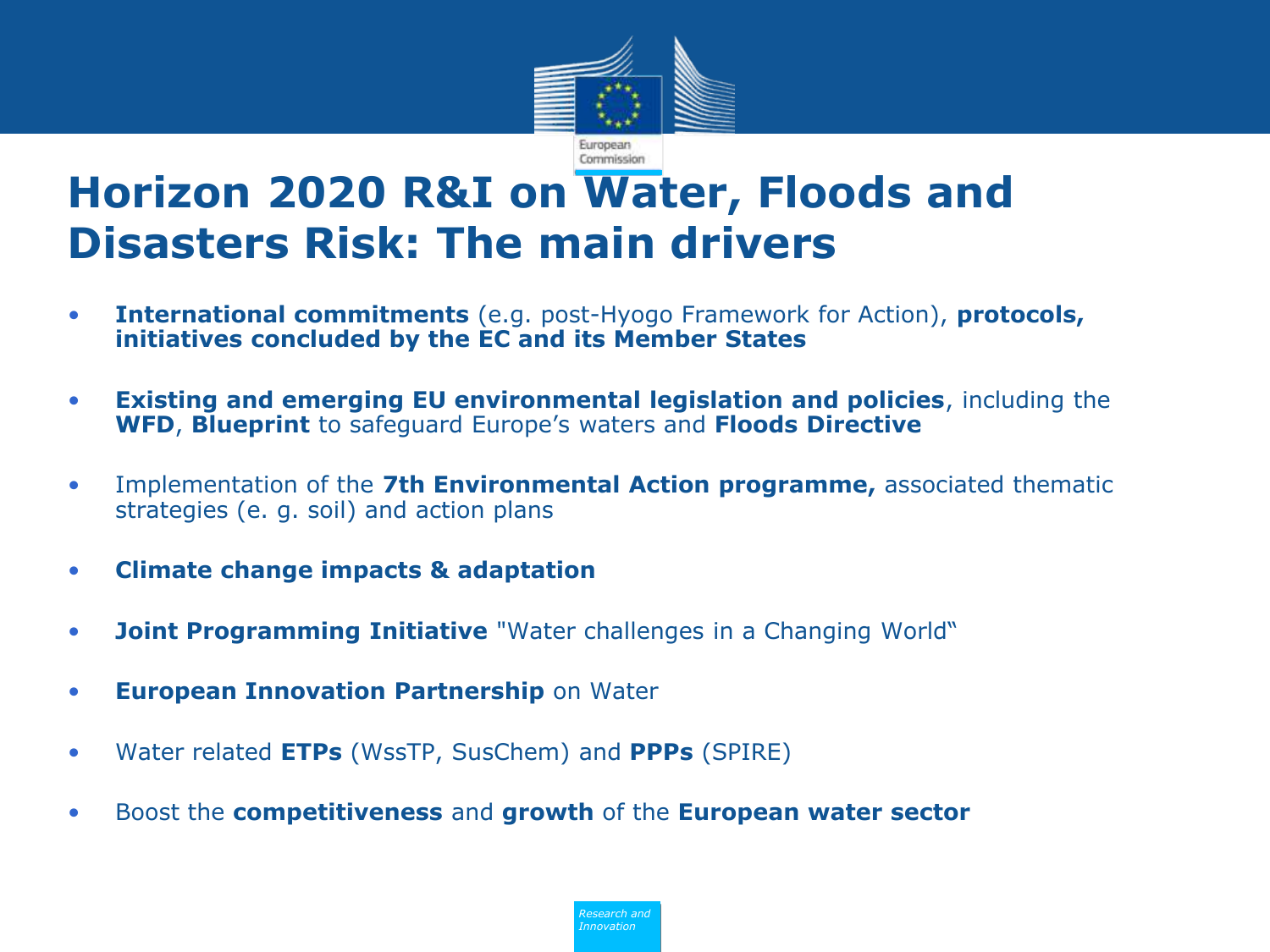

# **Mainstreaming of climate and sustainable development objectives**

- **Climate action**, **resource efficiency** and **sustainable development** supported across the whole of Horizon 2020
- **At least 60%** of the overall Horizon 2020 budget should be related to **sustainable development**
- **Climate-related** expenditure should exceed **35%** of the overall Horizon 2020 budget

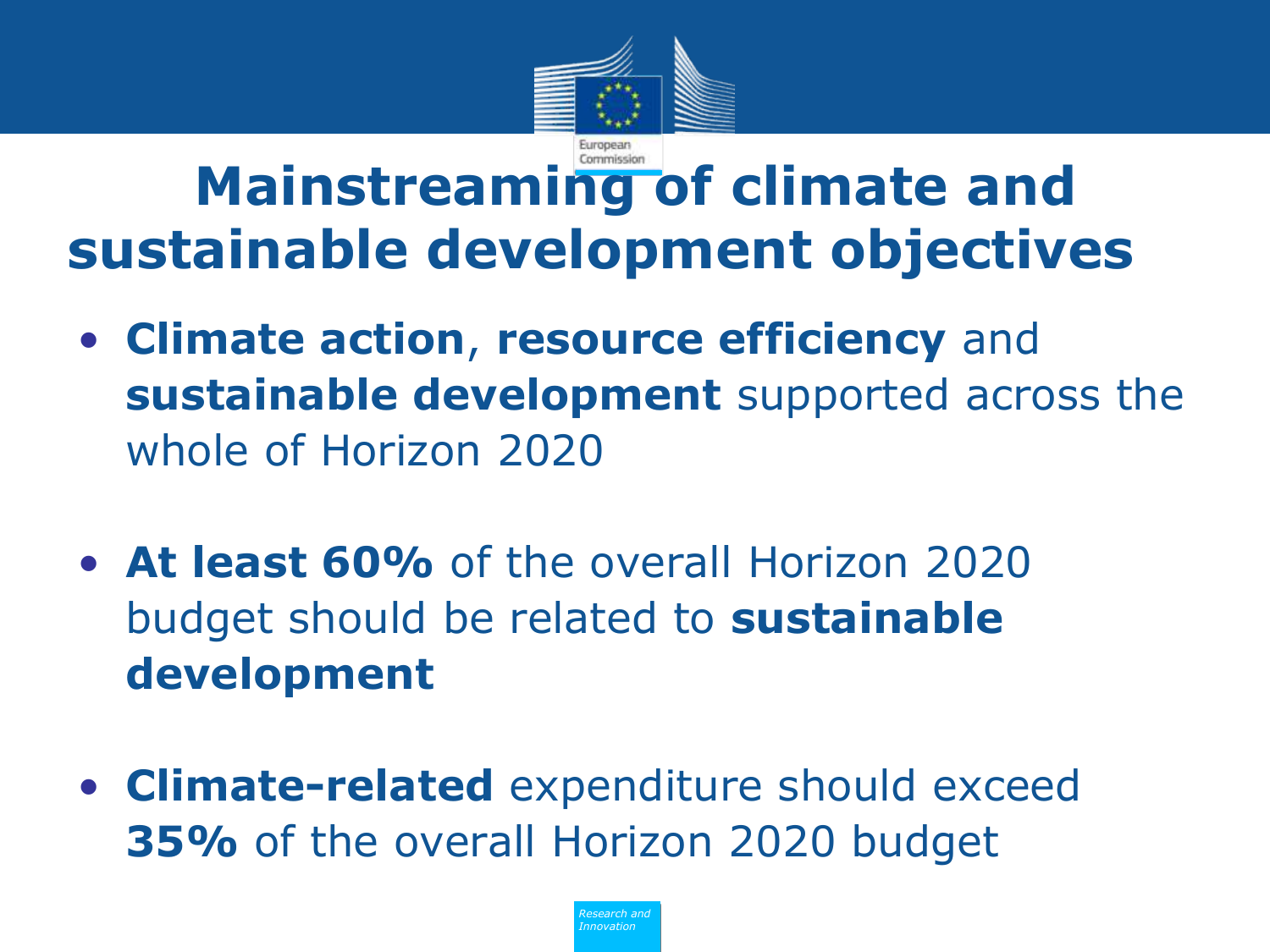

# **Strategic Programming 2016-2017 (1/2)**

- Align with new **Commission's political orientations;**
- Τransform **challenges** into **innovation** and **economic opportunities** contributing to **growth,** more and better **jobs,** industrial **competitiveness** for a **climate-smart**  and **resource efficient economy;**
- Help **create markets** of the future with **supply** of and **demand** for **new systemic solutions;**
- Promote **'trans-disciplinary' approaches** involving **universities, private sector, policy makers, civil society** and **stakeholders** in **co-designing, codeveloping and co-delivering R&I agendas** and **solutions**

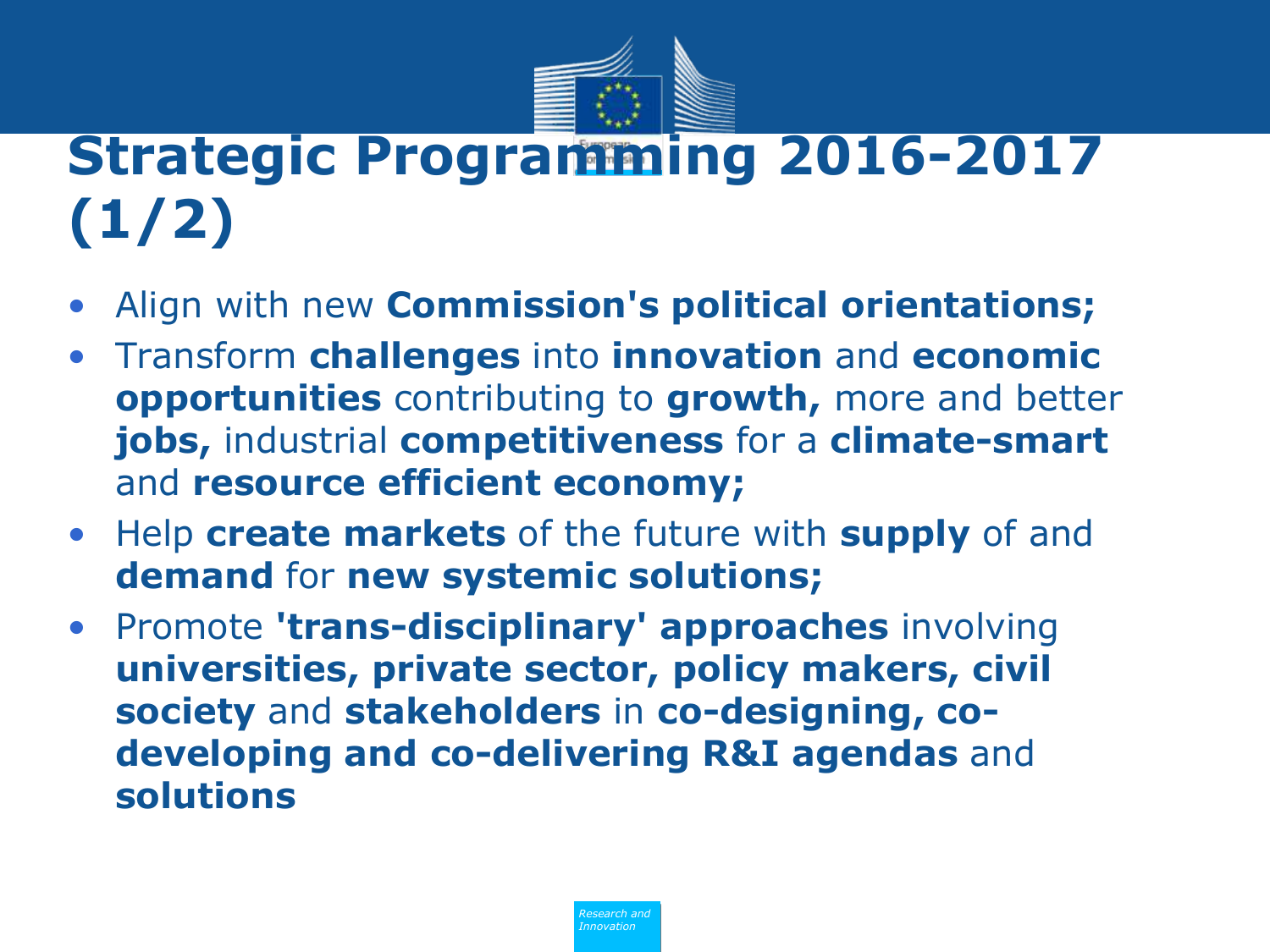

# **Strategic Programming 2016-2017 (2/2)**

- Promote **social innovation** and new **business models, financing, governance** and **policymaking**
- Fund **large-scale demonstration** projects as **"living labs"** to test, demonstrate, experiment, replicate and up-scale innovative solutions
- Use entire range of **H2020 funding instruments**  (innovative public procurement, inducement prizes, R&I grants, market replication, new financial instruments …)**.**
- Promote **synergies** with **other sources of EU funding** (e.g. structural funds, LIFE programme, Future and Emerging Technologies, EIB financing…)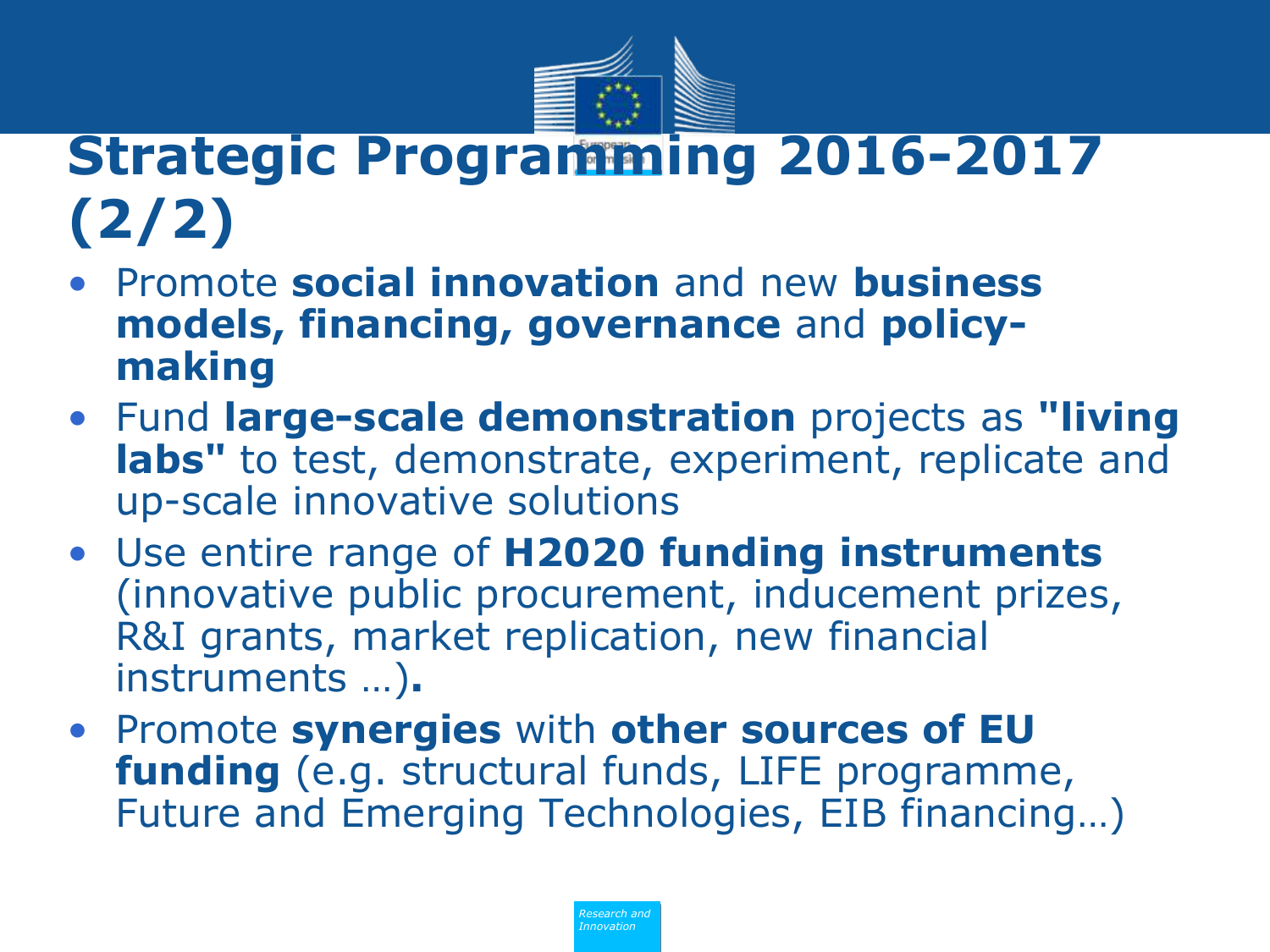

# **Strategic programme 2016-2017: draft SC5 scoping paper - priorities**

• Orientations for 2016-2017

Main areas for investment:

- o Systemic eco-innovation for a circular economy
- o **Climate services**
- o **Nature-based solutions**
- o Raw materials

Other priority themes:

- **Earth observation**
- **Water**
- $\checkmark$  Cultural heritage for sustainable growth
- $\checkmark$  The Arctic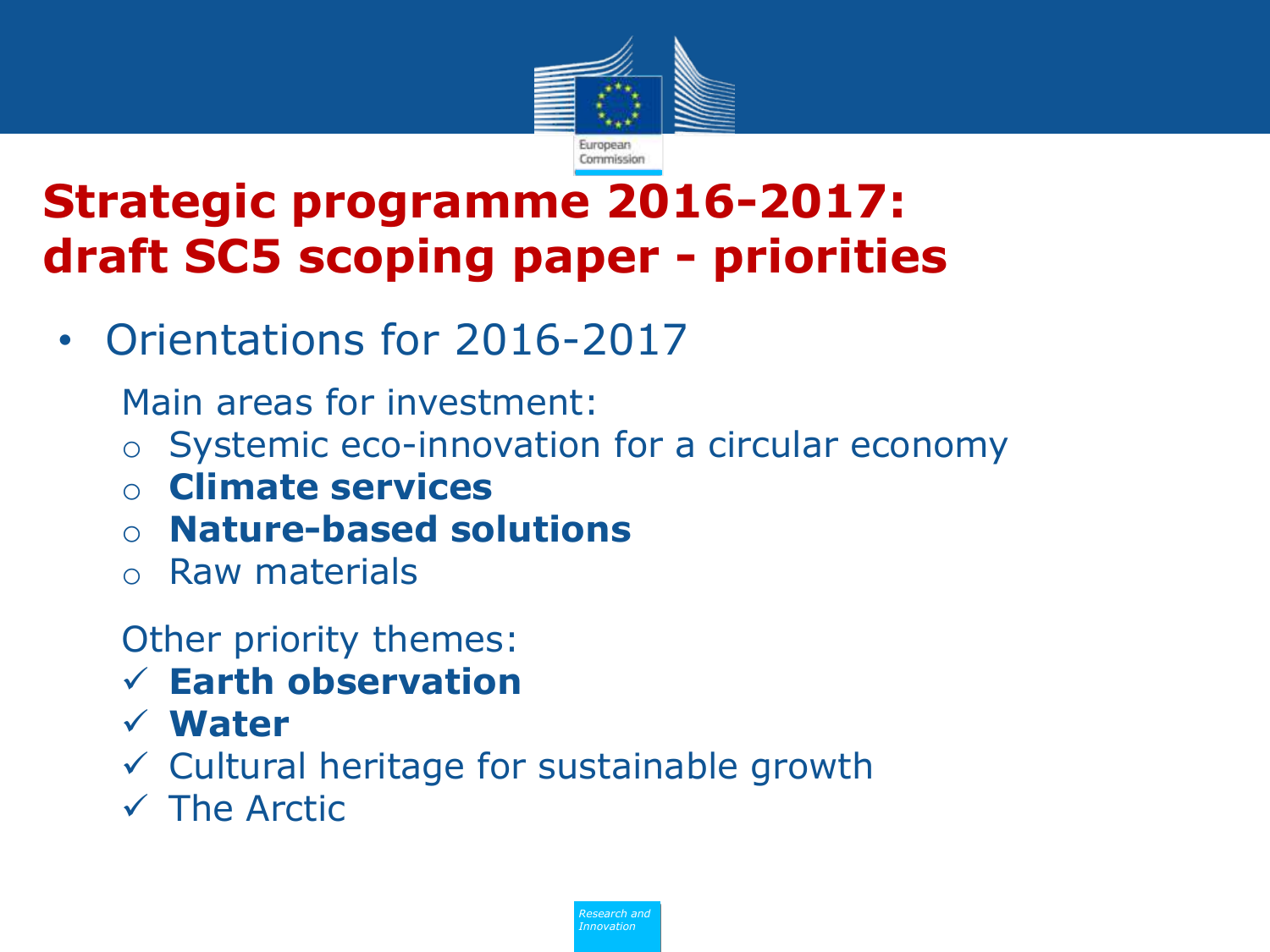

# **Future orientations (2015 and beyond)**

• **Systemic eco-innovation**

### • **Climate services**

- Issue = Wide availability of climate projections but often not readily available to city planners
- Response = Development of customised tools, products and climate information suitable for strategic planning to maximize its societal and economic value
- A challenge-driven and solution-oriented approach, promoting the growth of a European market for climate services
- **Nature-based solutions** as means for climate-smart, sustainable and innovative adaptation